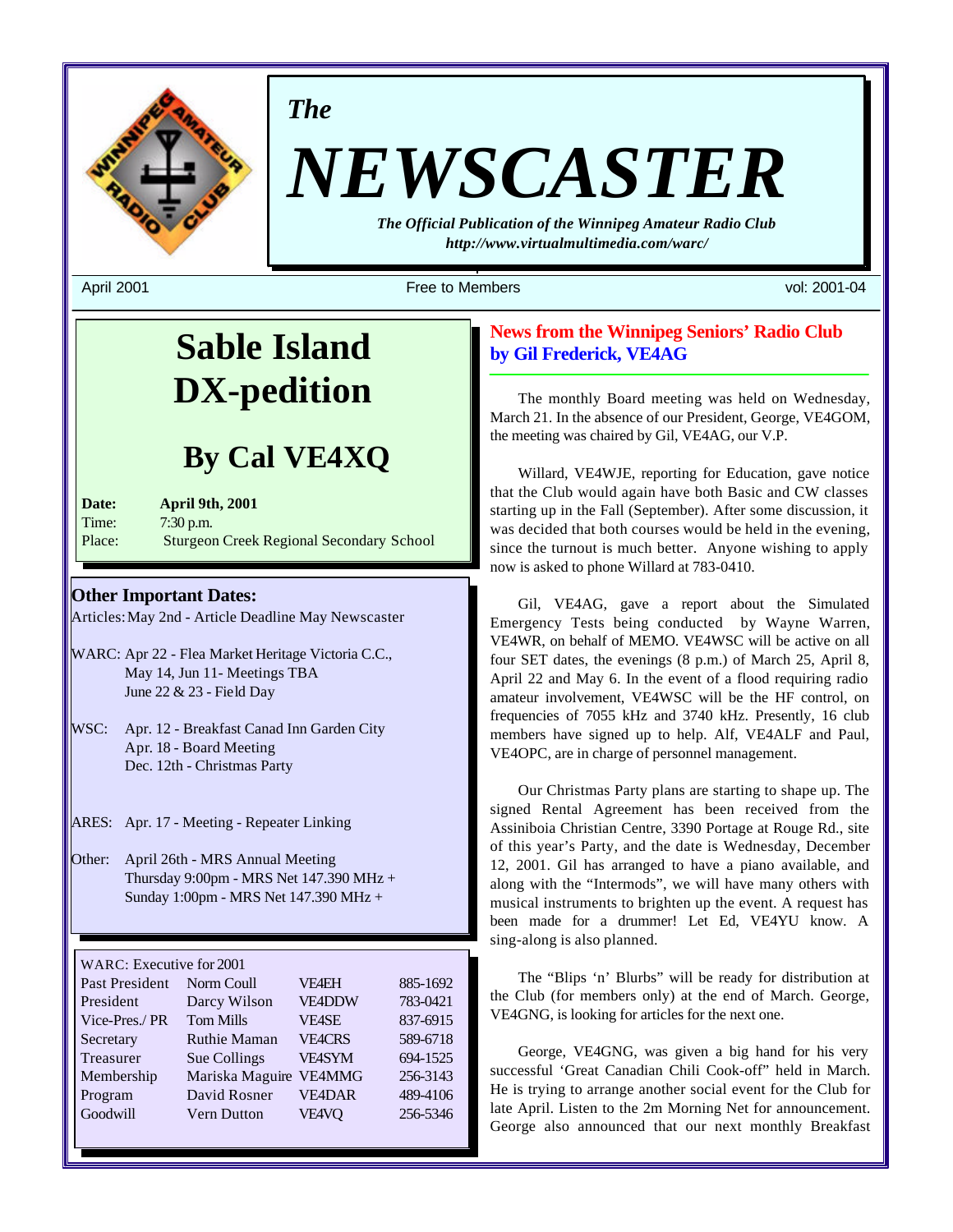would be held on Thursday, April 12, at the Canad Inns Garden City, McPhillips at Jefferson. Time is 9 a.m.

Ruth, VE4XYL, made two announcements – one about the WARC Flea Market being held on Sunday, April 22 at the Heritage Victoria C.C., on Sturgeon Rd. north of Ness Ave., convened this year by Doug Henry, VE4TG and his XYL. Admission is \$2.00;

 The other about Field Day, being held at Bird's Hill Park on June 23.

The M.R.S. Annual Meeting will be held at the WSCRC Clubrooms on April 26, 2001.

Lila, VE4LIL, Health & Welfare, gave her report. We have lost 2 members: VE4WIT, Larry Whittaker, who died February 5, and VE4AON, Nathan Dobbs, who died on February 25. Of special note is the death of Bernard Rosner, VE4EX, on Monday, March 5 at age 80, who was among the first members in the formation of the Club, and whose name appears on a plaque hanging at the Club.

Norm, VE4EH, proposed a new member who met all requirements, and Cal Schade, VE4CAL, of Selkirk, was voted in. Lila, VE4LIL is Cal's aunt!

Board Members take note: Our next meeting will be held on Wednesday, April 18, beginning 10 a.m., at the Club.

#### **Minutes for W.A.R.C. March 12, 2001 Submitted by Ruthie, VE4CRS**

Meeting was called to order by Past President Norm Coull VE4EH at 1935 hours. Individual introductions followed. 54 members and 3 guests attended.

#### *Minutes*

Moved by Glen VE4GWN and seconded by Louis VE4PLJ that the minutes of the February meeting be accepted as printed in the Newscaster. Carried.



#### *Treasurer's Report Sue VE4SYM*

| February 28, 2001                  |         |            |
|------------------------------------|---------|------------|
| Revenue:                           | \$52.00 |            |
| Expenses:                          | 0.00    |            |
| Profit/ (loss)                     | \$52.00 |            |
| <b>Opening Bank Balance</b>        |         | \$4,382.76 |
| Add: Total deposits                |         | 52.00      |
| Less: Total cheques                |         | 0.00       |
| <b>Reconciled Bank Balance</b>     |         | \$4,434.76 |
| Float balance on hand (Petty Cash) |         | 18.08      |
| Total cash on hand                 |         |            |

#### *Programs:*

1. David VE4DAR, announced there were eleven entries for Home Brew. There will be four cash draws for participants.

2. Presentation for April will be by Cal VE4XQ, his Dxpedition to Sable Island in 1979.

3. Program for May 14 meeting: David requested the members' opinions about the following idea for the May meeting. He proposes a Field Day primer and preparation meeting; different groups sharing ideas re the following: antennas, transceivers, power supplies, logging, food, HF contesting, etc. It does not necessarily have to be Field Day related. There could be other groups, but it could also be a start to get ready for Field Day. Members would choose to participate in 2 groups or more according to their interest. David asked for members who would be interested in leading these groups.

4. Members seemed interesting. Bob VE4RCJ and Rick VE4OV volunteered to help.

#### *Membership Mariska VE4MMG*

Altogether 180 paid members, we are down 20 members from last year. Mariska proposed getting new hams involved in WARC by sending them a welcoming letter and a copy of the Newscaster, encouraging them to become members.

Wayne VE4WR suggested that an honorary first year membership for new hams would be worthwhile exploring.

#### *RAC Rick VE4OV*

The deadline for written or email submissions to IC re 12 wpm down to 5 wpm proposal is past. The decision to modify the law is entirely within IC's hands. We don't expect a ruling from IC until May or June 2001, although this is an agenda item at CARAB 16 to be held in Cornwall, ON at the NavCanada Facilities on April 26, 2001. Rick VE4OV will attend as a CARAB voting delegate.

#### *ARES Jeff VE4MBQ*

Jeff thanked WARC for printing the volunteer form in the March Newscaster.

Volunteer operators are required for possible flood operations. Form should be submitted as soon as possible.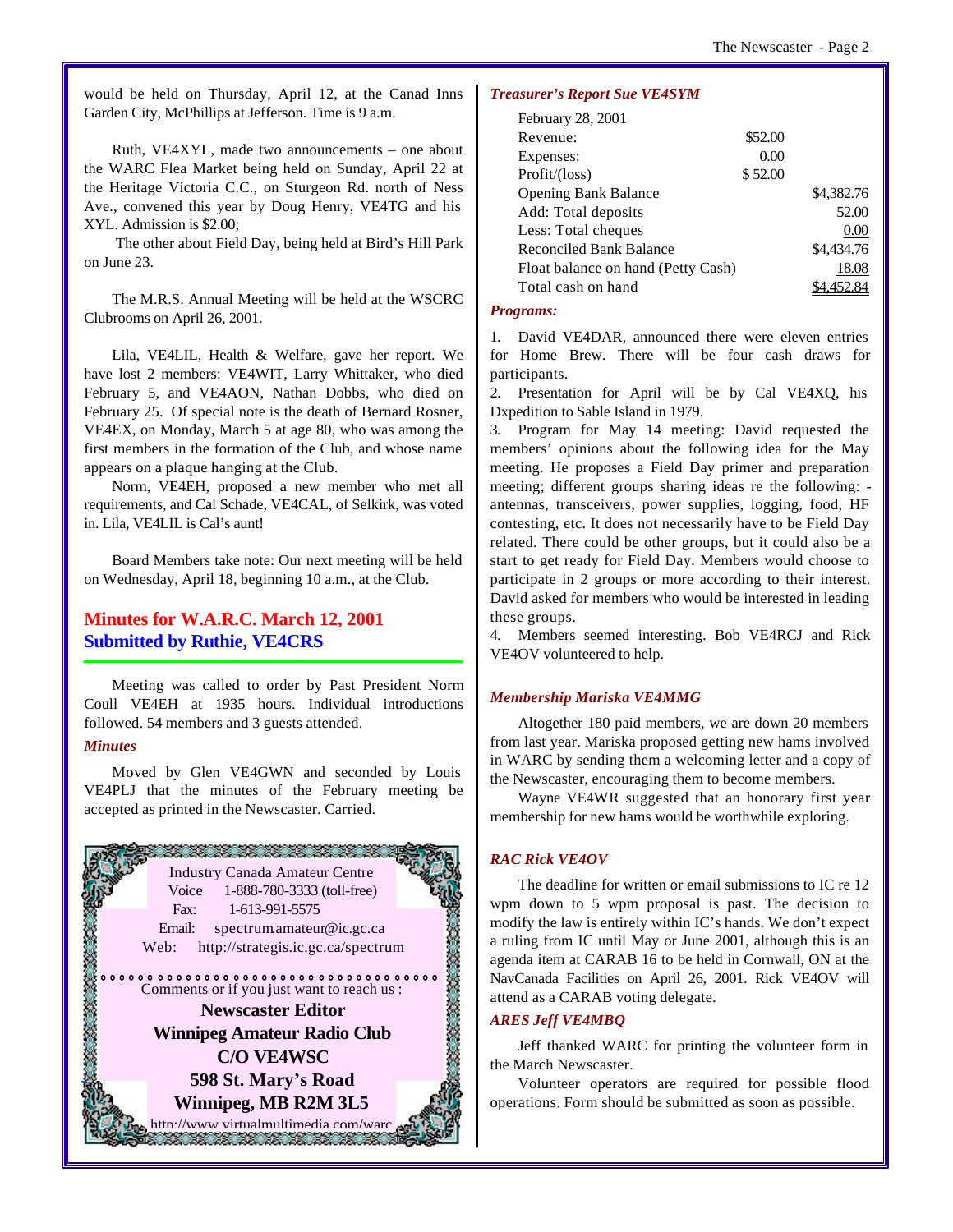WPARES monthly meeting now being held at West Kildonan Library, 365 Jefferson. Next meeting March 20.

CANWARN Spotter Training on Saturday April 7, Morris, MB. 0900 hours basic training; 1330 hours advanced training.

#### *Wayne VE4WR: re possible flood operations.*

Expecting regionalized flooding in isolated communities. Planning for HF stations. Flooding expected in southeast MB and west because of Assiniboine/Souris Rivers. Need HF operators. Will be SETs – (simulated emergency tests). Stations may be equipped with all units and need to be tested.

Times, dates and frequencies for HF SETs. Sunday evenings, 8PM local time. March 25, April 8, April 22, May 6. Start on frequency 7.055, then 3.740.

#### *DX Sleuths: Adam VE4SN*

Signals are good. Pratis (I probably spelt that wrong!) Island on air until March 15 – CW. Call is BV9P. It is an island in the China Sea, normally not inhabited.

#### *Newscaster: Derek VE4HAY*

Derek requested articles for the Newscaster. He recommends receiving the Newscaster electronically, and asked for comments from members. Bob VE4RCJ commented on background colour.

#### *Flea Market: Norm VE4EH*

Norm opened our eyes to the seriousness of not having a volunteer to coordinate the Flea Market. It may be cancelled due to lack of interest. At the end of the meeting, Doug VE4TG volunteered to coordinate. Thank-you Doug!

Ruth VE4XYL explained that tables are already being sold and to contact her.

#### *MRS: Dick VE4HK*

Dick announced up and coming MRS general meeting, and that they are looking for volunteers to serve on the executive.

Raffle prize went to DAVE VE4DAW, and attendance prize went to Bert VE4AND.

#### *Home Brew draws of \$25 each went to:*

Phil VE4KOR, Bob VE4RCJ, Glen VE4GWN, and Andrew Dryden. (see article on Home Brew Night)

#### **News From The Net**

#### *Cell Phones blamed for intermod in US*

Public safety officials across the USA are starting to document an alarming trend, dead zones created when police and fire radios are overwhelmed by signals from cell sites that serve wireless phone customers. It's been reported that in Arizona several times now radios didn't work properly for three-quarters of a mile around one particular cell tower. Officials monitoring the problem on a national level do not yet have a clear sense of the scope of the radio interference. The conditions creating the problem can change depending on the location and frequency of a cell site and whether a fire truck or police car uses its radio as it drives nearby. Portable radios inside one fire station actually work better with its garage door closed because it helped block the Telephone signals. (Thanks to QNEWS)

#### *China team to compete in first USA ARDF Championships*

The Chinese Radio Sports Association has announced that it plans to send a team to the first USA ARDF Championships to be held in New Mexico, July 31 through August 4. The USA ARDF Championships invite all ARDF enthusiasts, at any skill level, from any country.

For more information on Amateur Radio Direction Finding, visit http://www.rac.ca/ardf.htm

#### *WWV and WWVH Users to be Surveyed*

#### Radio Society of Great Britain

Do you use Standard Time and Frequency Station WWV in Fort Collins, Colorado? The American National Institute of Standards and Technology is planning to survey users of WWV and of WWVH in Hawaii later this year.

The two stations have been broadcasting occasional announcements about the forthcoming poll in order to start building a mailing list of survey recipients. The announcements state that the National Institute of Standards and Technology "is seeking information on how listeners use the services offered on the WWV broadcast", although the survey will not begin for at least several weeks. WWV Station Manager John Lowe said the last user survey was done in 1985. "We just don't know who our user base is any more," he said.

The data collected could ultimately be used to determine whether WWV and WWVH remain on the air, especially given the popularity of the Institute's other outlets, including a web-based time server that gets in excess of three million hits a day. "If we get only two people who say they're using WWV, then we've got a problem," Mr Lowe said, although he added that he didn't think that WWV and WWV would be shut down.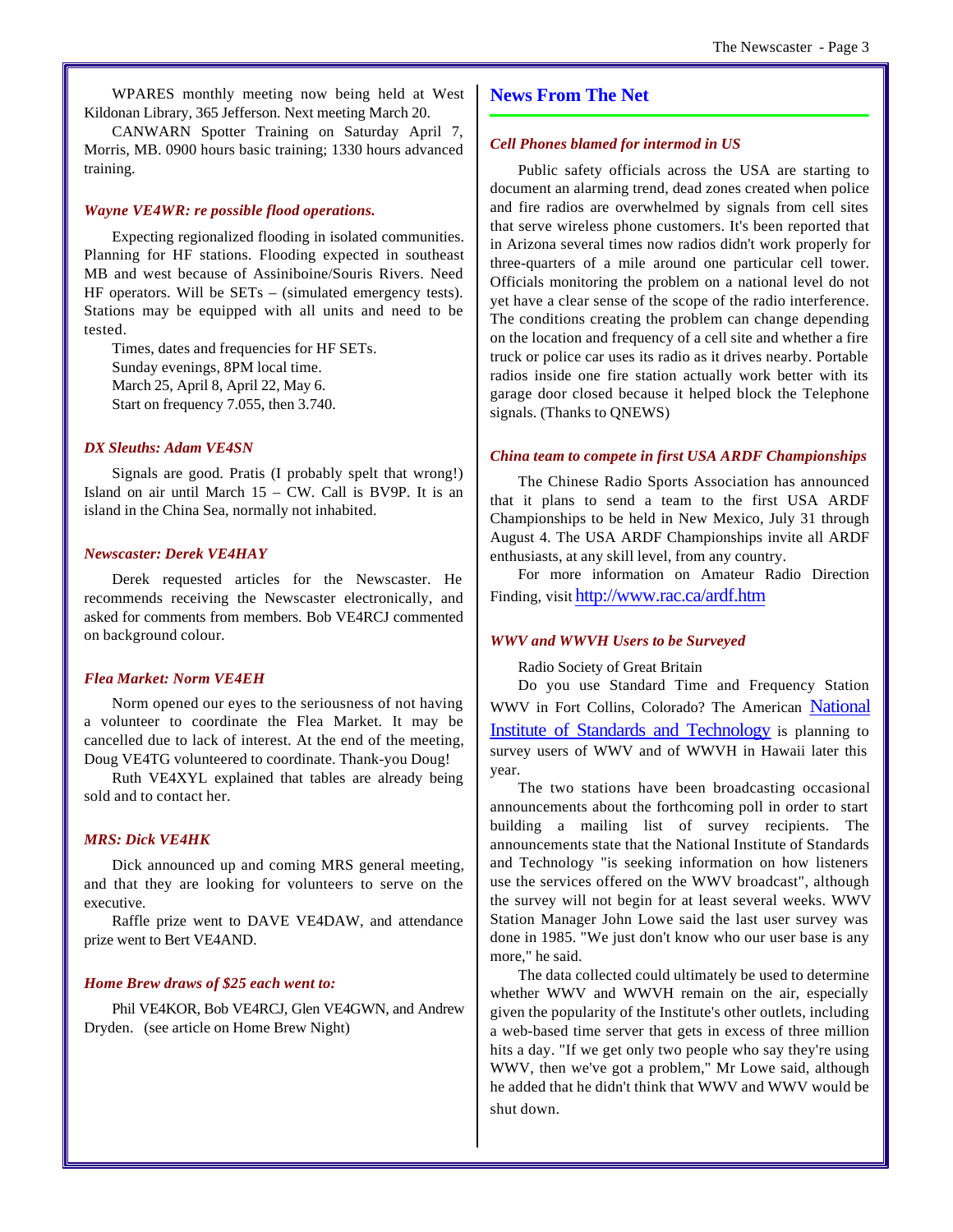#### **Results of the RAC HF Band Planning Questionnaire (From Bob Nash, VE3KZ)**

#### *Extracted from the rac.ca website*

Thanks to all who participated in the Bandplan Questionnaire last year. There were 390 identified respondents distributed geographically as follows: Maritimes/Nfld/Lab - 39 Quebec - 46 Ontario - 162 Man/Sask/Alta - 69 British Columbia - 73 VE0 - 1

223 were RAC members - 57 % 167 were non members - 43 %

#### *License Class:*

77% Advanced 23% Basic

#### *Code Qualification:*

12 WPM - 76% 5 WPM - 16% No-code - 8%

#### *Operating Modes:*

SSB - 89% FM - 74% CW - 63% Digital - 37% AM - 13% SSTV - 11%

#### *Favorite Mode:*

SSB - 53% CW - 26% FM - 15% Digital - 5% AM - 1% ATV - 1% SSTV - 1% Note that rounding gives a 102% total.

#### *Favorite Band:*

20m - 27% 2m - 14% 80m - 12% 10m - 12% 40m - 12% 15m - 7%

6m - 5% 17m - 5% 160m - 2% 30m - 2% 12m - 1% 220MHz - 1% 70cm - 1% Higher - 1% Note again that rounding gives a 102% total.

#### *Operating Bands:*

| Band            |                | Number of hits per Band | % with any |                         |
|-----------------|----------------|-------------------------|------------|-------------------------|
|                 | $<$ l $\rm hr$ | $1$ to $5hr$            | $>5$ hr    | activity on<br>the band |
| 2m              | 79             | 114                     | 136        | 84%                     |
| 80 <sub>m</sub> | 94             | 157                     | 74         | 83%                     |
| 40 <sub>m</sub> | 92             | 141                     | 49         | 72%                     |
| 20m             | 66             | 84                      | 114        | 68%                     |
| 15m             | 69             | 82                      | 53         | 52%                     |
| 10 <sub>m</sub> | 77             | 52                      | 75         | 52%                     |
| 17 <sub>m</sub> | 69             | 62                      | 22         | 39%                     |
| 70cm            | 51             | 49                      | 36         | 35%                     |
| 30 <sub>m</sub> | 74             | 44                      | 13         | 34%                     |
| 12m             | 70             | 47                      | 10         | 33%                     |
| 160m            | 69             | 42                      | 12         | 31%                     |
| 6m              | 47             | 23                      | 24         | 24%                     |
| Other           | 17             | 13                      | 10         | 10%                     |

#### *Summary:*

Although 2 metres may be the most used band in Canada according to this survey, 20 metres is the favorite band, with all the other non-WARC bands also in the top six in both categories.

Note the differences between the actual bands operated on and the favorite bands. 20m, 6m, 160m and 10m are more loved than used while the reverse is true for the others. Certainly the fascinating propagation vagaries of 6m, 160m, and 10m account for much of this difference. For the modes, the order is the same for both actual operating and favorites.

Voice modes are the most used, but CW ranks second in popularity, despite lower usage. It is noteworthy that over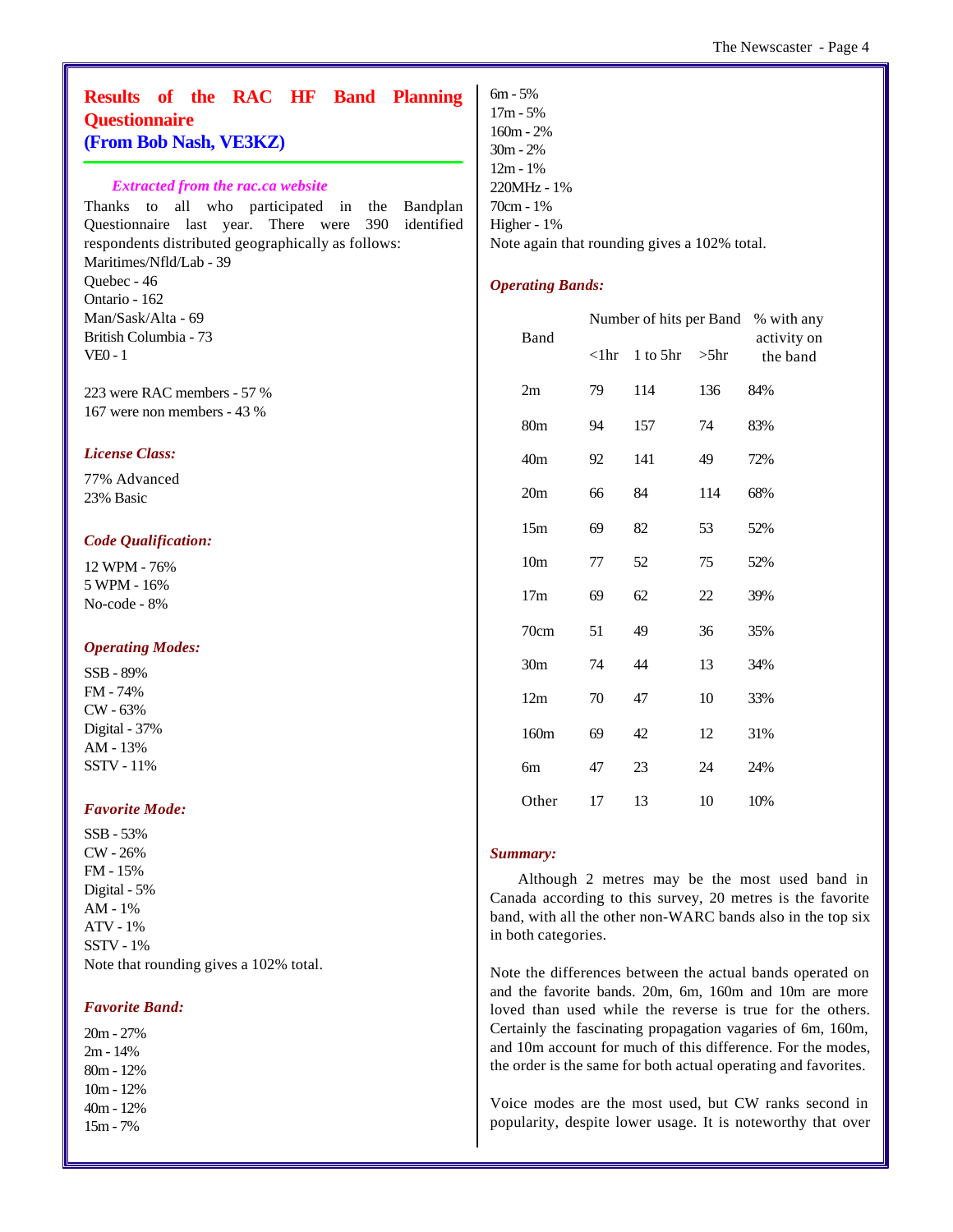one-third of the respondents use digital modes on a regular basis.

Remarks presented in the Issues and Changes sections found CW the favorite subject with remarks for and against fairly evenly divided. This prompted a separate questionnaire. The problem band was definitely 40 metres. It will take international changes to really solve the many problems there but the committee will try to bring all the factors into the Band Plan revisions. Digital mode allocations were the next highest reported concern, and revisions will try to take into account the growth of these modes since the last plan in 1995.

From the standpoint of the HF Band Planning Committee, the results indicate the extreme importance of the 80 and 20 metre bands. This is not earth-shaking news, but it is nice to have some figures to back up the supposition. The use of various modes is also important to the committee. Mode allocation within the bands is the most important role of a Band Plan. Setting up useful guidelines for operating within a band is necessary in the absence of legislated sub-bands. It is up to the amateurs of Canada to regulate our own use of modes within each band while leaving some flexibility for the unusual situations that will arise from time to time.

Using the information you have provided, and that of the other agencies worldwide, the HF Band Planning Committee hopes to provide revisions to the 1995 plan on a continuing basis over the next year. Keep track of the proposed revisions at http://www.rac.ca/bandplan.htm . These proposals will be on view prior to RAC Executive approval. Please provide any more ideas you may have to improve this guide for the use by both beginners and others of the HF bands in Canada.

Send your information to ve3kz@rac.ca.

#### **Winnipeg ARES Report by Jeff, VE4MBQ - Winnipeg EC**

It is with much regret that I announce that Derek Hay VE4HAY has stepped down as Assistant Emergency Coordinator due to work reasons. Derek has been a most active WPGARES member with extensive participation in numerous public service events, 1997 Flood Operations, Y2K Winnipeg Police Operation, CANWARN Net Control to name a few. Wayne Schellekens VE4WTS has been appointed as AEC, Richard Kazuk VE4KAZ continues as AEC and President.

The Provincial ARES Executive continues planning for possible spring flood operations. Province of Manitoba

Water Resources Branch web-site is a good place to get flood forecasts:

www.gov.mb.ca/natres/watres/index.html

The response from WARC members as volunteers for Flood Operations has been under-whelming if not downright dismal - less than 6 volunteer forms received so far since they were printed in the March Newscaster. Please let me know if you have misplaced your Newscaster and need another form.

Fifteen or so WPGARES members are training as operators for VE4EMO for emergency operations. Currently plan to get VE4EMO on the air for the upcoming HF test nets. Marc Bruyere, MEMO Emergency Telecommunications Officer has been most generous in providing advice and off-hours assistance to the team. On 22 March we made a number of station improvements, still have some cabling work to do.

Exercise #19 on 27 Feb. was a familiarization session at VE4EOC the City of Winnipeg Emergency Operations Centre. Participants found the after-hours entrance, learned what agencies attend EOC during an emergency, and looked over the communications equipment. Emergency Program Coordinator Randy Hull was a most helpful host. The 26 members that participated were: VE4s AND, MAB, CLK, TRO, EH, MBQ, DWG, EIH, RCJ, KAZ, WF, HK, MMG, CRS, SE, GWN, DL, TJR, DAR, AJR, WTS, ESX, RST, ACX, VID, KU.

Exercise #20 was held 13 March at Manitoba Health EOC (MHEOC) VE4MBH. Participants learned the role of Manitoba Health Disaster Services, found out where MHEOC is located, and looked over the communications equipment. Disaster Management Specialist John Lavery gave an excellent overview of his branch's role in health emergencies. The 14 members that participated were: VE4s AND, EH, MBQ, HAZ, WF, HK, MMG, SE, GWN, DL, TJR, AJR, WTS, ESX.

Three of our members VE4s GWN, TJR, and WTS attended the Manitoba Emergency Management (MEM) Course run by MEMO 19-22 Feb. Our March meeting was focused on flood planning and a hands-on session with our new 2m Beam Kit. The jury is still out as to whether ESX and HK or GWN and TJR made better demonstrators.

 Our next monthly meeting is TUE 17 April 1900h at West Kildonan Library 365 Jefferson Ave near Salter. Wayne Schellekens VE4WTS will be giving a presentation on Repeater Linking. Orders for WPGARES club jackets will be taken at this meeting, the cost will be \$35 to \$40 - please bring a cheque payable to "Winnipeg ARES" if you intend to place an order.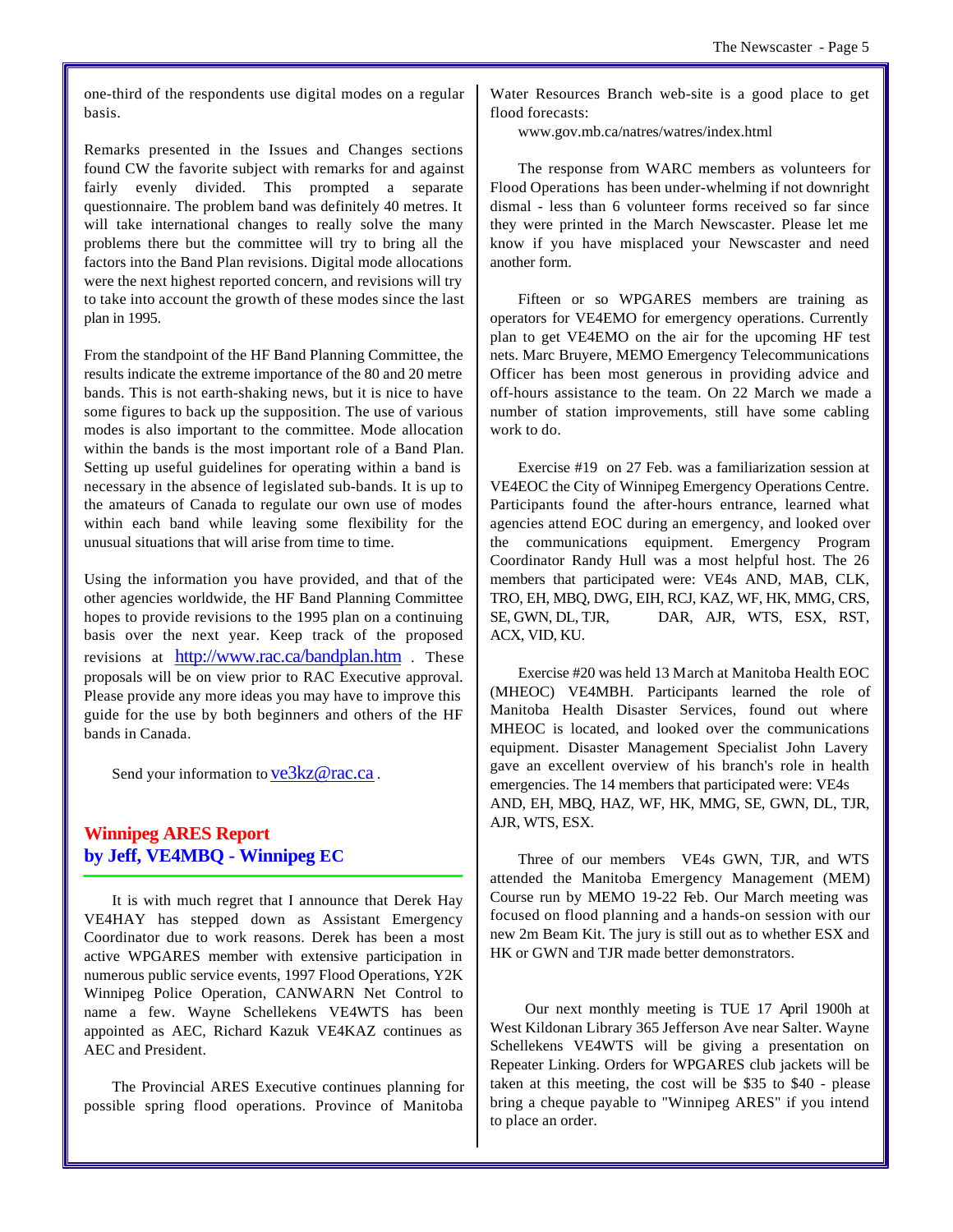#### **Program By David VE4DAR**

#### *DXpedition to Sable Island*

What's a DXpedition? Well, come to the WARC meeting on April 9 and find out. Cal VE4XQ will describe the challenges and joys of his adventure to Sable Island in 1979. See the pictures; listen to the story and hear part of an historic QSO. If you're looking for excitement of a new and different kind, this night is for you. Get some pointers for planning your own DXpedition at our meeting on Monday, April 9 at Sturgeon Creek Collegiate beginning at 1930 hours.

#### *Something For Everyone*

How do you successfully program for the extensive interests of an eclectic membership such as WARC's? I could fib and say, "It's a snap!" or "No problem." Perhaps then someone might replace me at the end of June. Do you remember my request for two helpers when I began last September? At that time I was hoping to work with a relatively new ham and a YL. When no one came forward, Poof! went my first ideas about a division of labour, broader input, and a chance to do some leadership development yielding program co chairs for next year.

From the steady participation and favourable comments heard here and there, I'm going to assume that you are enjoying WARC's programs. So what's my approach? I alternate between "If it works, don't fix it!" and "Why Not?" Initially, I consulted heavily with Tom (SE) to find out what had gone before and what the membership expected. We repeated the Christmas Party and Home Brew Night with success. Also, I tried out some ideas of my own, but not without consultation. Phone calls to some Ham Senators, coffee yippety-yap, and idea sharpening by the WARC Executive resulted in An Evening to Remember and other programs. I would be remiss if I didn't acknowledge the 5 R's (Ralph, Rick, Rob, Ruth and Ruthie), and Adam and Ed for their patient listening and guidance. As well I want to thank all the unnamed for their advice and work.

With Field Day happening at Birds Hill Park on June 22 & 23, I want to try "Something for Everyone" at the May 14 meeting. Here's the deal: like a workshop, you will have an opportunity to participate in two 30-minute groups based on topics related to Field Day (and a few others).

I need some leaders, members who will get the discussion going in each group. Here's a list of topics and the leaders who have already volunteered:

Food and beverages: Bob VE4RCJ Operating procedures:

Logging: CLARA & YL's: Gladys VE4GE Introduction to HF: Antennas: Contesting: Power supplies: Field Day Planning:

Transceivers: I see this event as being an opportunity for hams to share their knowledge and experience. It should be especially helpful for those more recently licensed. If you want to help out or have any suggestions for this "Why not?" idea, please contact me: VE4DAR@RAC.CA or

by phone (see the front page of the Newscaster).

#### *Home Brew Night*

Fifty-six amateur radio operators and one grandson braved the snow to participate in WARC's Home Brew Night on March 12. They weren't disappointed by the eleven projects on display. We thank these builders for their creativity and skills: Glen VE4GWN, Bob VE4RCJ, Ralph VE4RY, David VE4DAR, Dick VE4RHG, Dave VE4KU, Dick VE4HK, Gladys VE4GE, Jim VE4GZ, Phil VE4KOR, and Andrew Dryden (Rick VE4OV's grandson). Norm VE4EH'S efficient direction of the business portion of our meeting left ample opportunity to ask questions about the projects and to socialize. Winners of the \$25.00 prizes in the draw for persons displaying projects were VE4GWN, VE4RCJ, VE4KOR and Andrew.

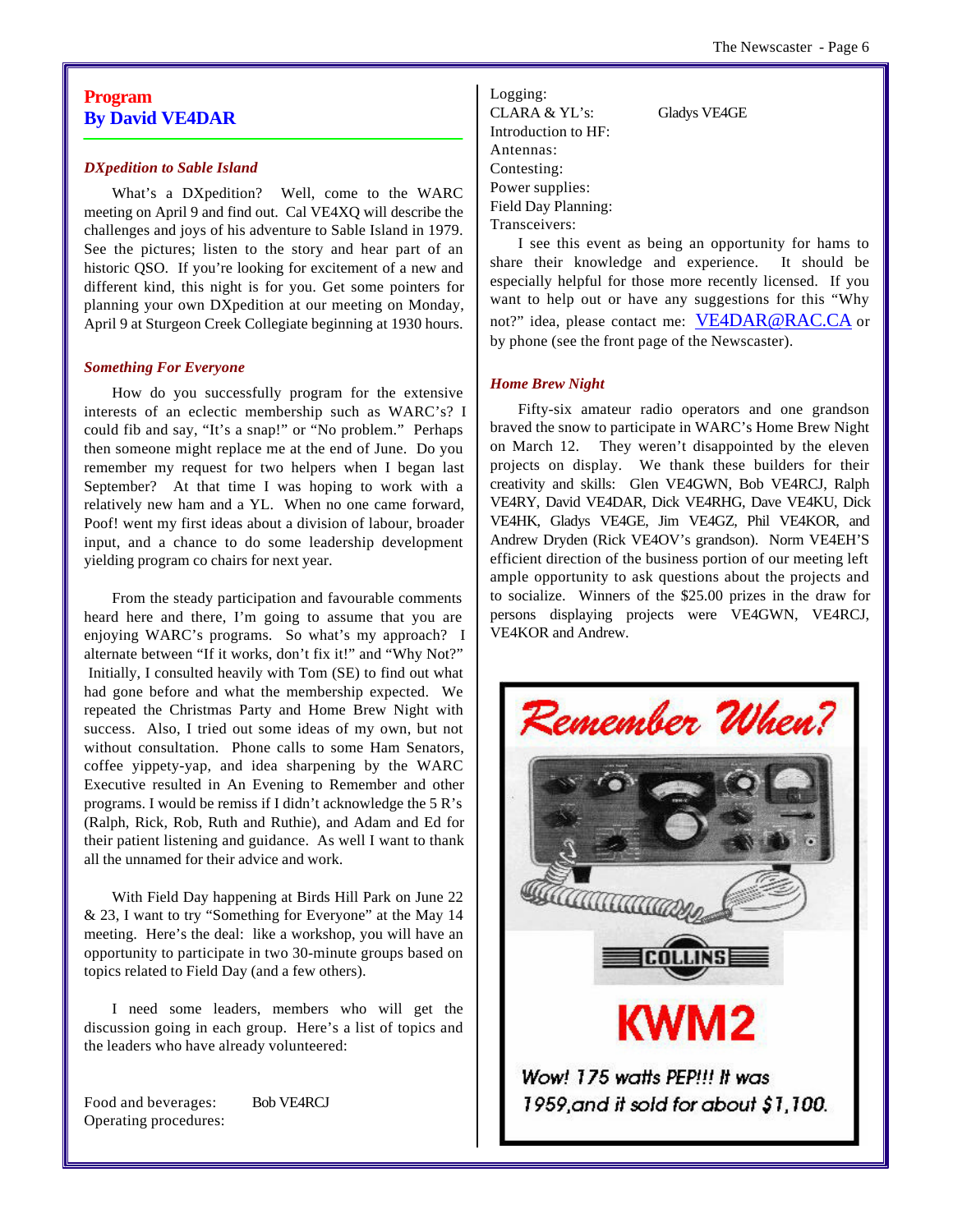#### **Contest Calendar**

#### *April*

| 1400-0200         | CW DX YL to NA YL Contest                  |
|-------------------|--------------------------------------------|
| 1300-1300         | CW/SSB Italian YLRC Elettra Marconi        |
| 07-08 1500-1500   | <b>CW/SSB SP DX Contest</b>                |
| 07-08 1600-1600   | <b>RTTY EA RTTY Contest</b>                |
| 0700-1100         | <b>CW UBA Spring Contest</b>               |
| 13-15 2300-2300   | CW Japan Int'l DX Contest                  |
| 13-14 2200-0200   | CW Good Friday CW Sprint                   |
| 14-15 1800-1800   | CW/SSB King of Spain Contest               |
| 14-15<br>Periods  | CW DIG QSO Party                           |
| 14-15 1800-1800   | <b>CW/SSB Holyland DX Contest</b>          |
| 0000-2400         | <b>CW/SSB Australian Post Code Contest</b> |
| 1500-2000         | CW Low Power Spring Sprint                 |
| 19-21 1400-0200   | SSB DX YL to NA YL Contest                 |
| 0500-0859         | CW/SSB ES Open Championship                |
| $21-23$ 2 periods | CW/SSB Michigan QSO Party                  |
| 21-22 1200-1200   | <b>CW/SSB YU DX Contest</b>                |
| 21-22 Periods     | <b>AMTOR SARTG WW Amtor Contest</b>        |
| 1500-1859         | SSB EU SPRINT Spring                       |
| 1600-2400         | CQ QRP to the Field                        |
| 28-29 1200-1200   | RTTY SP DX RTTY Contest                    |
| 28-29 1300-1300   | <b>SSB/CW Helvetia Contest</b>             |
| $28-29$ 2 periods | SSB/CW Florida QSO Party                   |
| 28-29 1700-1659   | CW/SSB Nebraska QSO Party                  |
| 1800-1800         | <b>SSB/CW Ontario QSO Party</b>            |
|                   |                                            |

#### *May*

| 01        | 1300-1900         | CW AGCW-DL QRP Party                  |
|-----------|-------------------|---------------------------------------|
|           | 06-07 0000-2400   | CW Ten-Ten International Spring QSO   |
|           | 06-07 0000-2400   | <b>SSTV Danish SSTV Contest</b>       |
|           | $06-07$ 2 periods | <b>CW/SSB Connecticut OSO Party</b>   |
|           | $06-07$ 2 periods | <b>CW/SSB Massachusetts QSO Party</b> |
|           | 06-07 1400-2300   | CW/SSB Indiana QSO Party              |
|           | 06-07 2000-2000   | CW/SSB ARI Int'l DX Contest           |
|           | 13-14 0000-2400   | CW/SSB Oregon QSO Party               |
|           | 13-14 1200-1200   | RTTY A Volta RTTY DX Contest          |
|           | 13-14 2100-2100   | CW/SSB/SSTV CQ-M Internat'l DX        |
| 14        | 1700-2100         | <b>CW FISTS CW Spring Sprint</b>      |
| 20        | 1500-1859         | <b>CW EU SPRINT Spring</b>            |
|           | 20-21 2100-0200   | <b>CW/SSB Baltic Contest</b>          |
| $27 - 28$ | $0000 - 2400$     | CW CO W W WPX Contest                 |
|           |                   |                                       |

RADIO ACTIVE MANITOBA

## **WWW.VE4.NET** Promoting the Spirit of Radio

Bob Hrabi VE4ZAP

#### **Letter of Thanks By Glen, VE4GWN**

Dear Fellow Amateurs:

First I must say that I'm sorry that this letter is so late in coming.

I'm writing this letter to thank all of the VE4WSC, with special mention to VE4SZ Sandy Sandwith and all of the instructors for running the Basic Radio Course this past fall. My wife Rosi VE4YYL, and my son Eric VE4EWN were both among those who successfully attended this course.

Next I would like to add special mention to VE4GR Bruce Massey and VE4AO Tony Kozak and all others who helped with the C.W. Course this past winter. My son Eric, myself and others successfully completed this course.

Last I would like to thank all the examiners who gave the tests. Because I don't remember all the names or call signs, and do not wish to accidentally offend anybody, I will not list them. Without your time, the work of all the instructors and students would not have had such success.

Thank You all again, and Please keep up the great support to the Amateur Community. (My daughter is looking forward to attending the next course)

#### **The \$10 Icom CI-V Computer Interface**

**By** Howard Groveman (KD6UU)

#### **published on** www.eHam.net

#### Theory of Operation

The ICOM CT-17 RS232 computer level converter is both costly and requires external power. By using a cheap, readily available ultra low power TTL to RS232 converter IC, the Linear LTC1383, one can make a self-contained unit, which derives its power from the serial port itself. Although the IBM PC serial port was designed without a DC power pin, early mouse designers figured out a way to squeeze some low-current DC power from RTS or DTR lines (or from BOTH in the case of the design shown above). The LTC1383 draws only about 220uA at 5 volts - no more than most mouse circuitry. The above circuit should work with just about any serial port, including some otherwise finicky PC laptop ports. The LTC 1383 IC does all the work and requires only 4 capacitors to charge the internal pump circuits. Although one can use tiny 0.1uf non-polarized caps for the 4 charge caps, I chose some 0.47uf miniature polarized radial electrolytics to be extra sure of speedy response times in the heat of DX J . All parts are available at the time of this writing online from RadioShack.com, but might be hard to find at the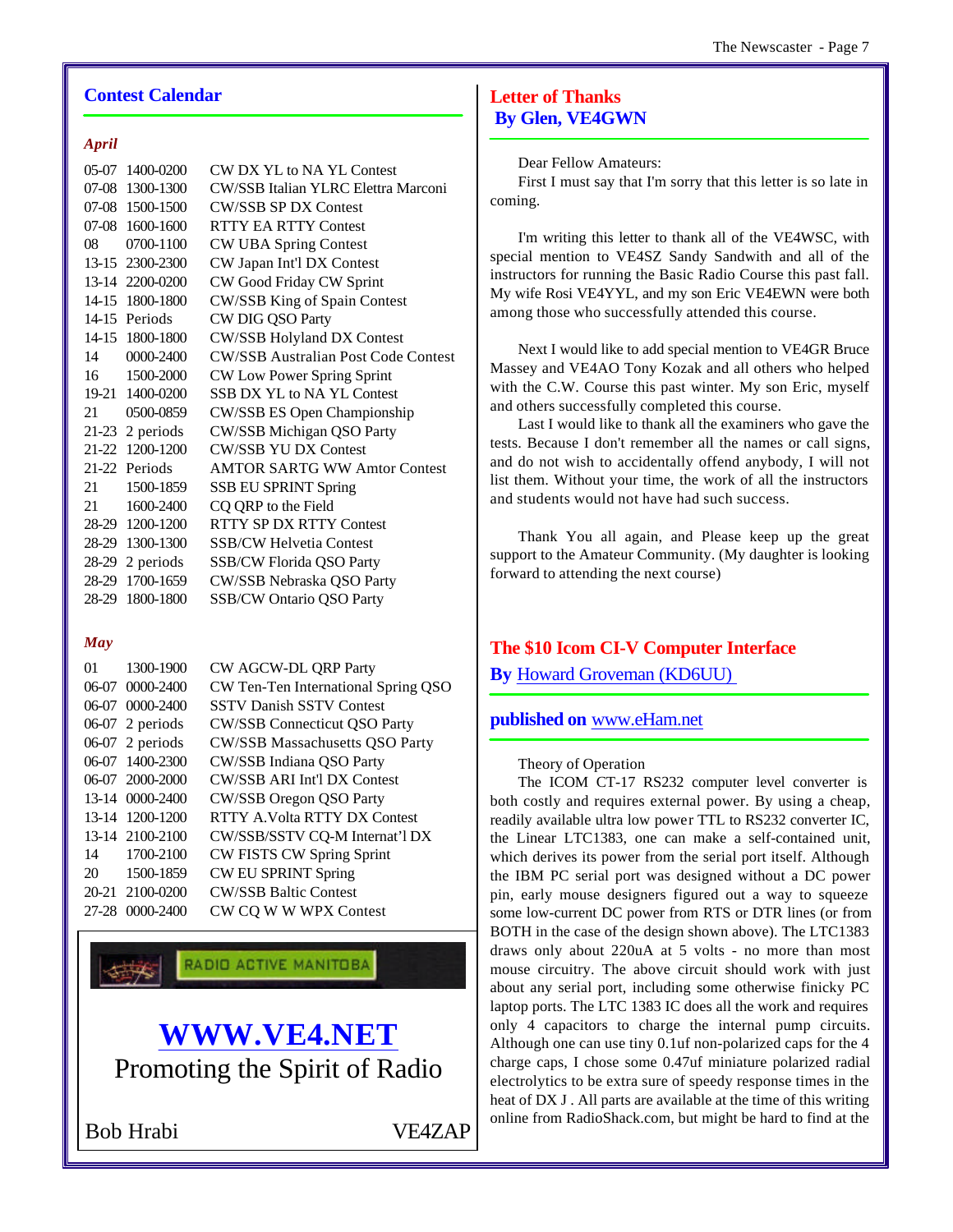|   | Parts List                                  |           |            |            | miniature<br>On<br>the<br>Note:<br>electrolytics, the negative lead             |
|---|---------------------------------------------|-----------|------------|------------|---------------------------------------------------------------------------------|
|   | <b>QTY</b> Description                      | RS part # | Cost/Piece | Total cost | is the shorter lead and is marked                                               |
|   | Linear LTC1383 5y RS232 to TTL converter IC | 900-6407  | \$5.63     | \$5.63     | with "0" in a white band.                                                       |
|   | Ferrite Bead Pack of 25                     | 900-5005  | \$0.25     | \$0.25     |                                                                                 |
| 2 | 22 uf 16 volt electrolytic caps             | 900-7665  | \$0.15     | \$0.30     |                                                                                 |
| 4 | 0.47 uf electrolytic capacitors             | 900-7674  | \$0.14     | \$0.56     | Serial<br>D <sub>B9</sub><br>Port                                               |
| 2 | 1N5818 diodes                               | 900-3178  | \$0.49     | \$0.98     | Connections                                                                     |
| 2 | 1uH RF chokes                               | 900-4954  | \$0.49     | \$0.98     | The DB9 serial port pin 2 is                                                    |
|   | 100pf capacitor                             | 900-2201  | \$0.16     | \$0.16     | the RxD and is applied to the<br>LTC1383 pin 14<br>The DB9 serial port pin 3 is |
|   | 78L05 5 volt regulator                      | 900-4491  | \$0.36     | \$0.36     |                                                                                 |
|   | <b>DB9</b> Female Connector                 | See text  | \$0.00     | \$0.00     |                                                                                 |
|   | $1/8$ " miniature phone plug                | 910-0755  | \$0.89     | \$0.89     | the TxD and is applied to the                                                   |
|   | <b>GRAND TOTAL</b>                          |           |            | \$10.11    | LTC1383 pin 13                                                                  |
|   |                                             |           |            |            | The DB9 serial port pin 5 is                                                    |

retail stores. I have no affiliation to Radio Shack, but enjoy their excellent website and variety of fairly cheap parts.

I chose to use some pre-punched general purpose DIP circuit board, a 16-pin DIP socket, 4 standoffs, 2 grommets and a tiny aluminum case to wire the circuit - which would add about \$6 to the cost. Anal-retentive hams can etch and drill their own circuit boards! I'm sure some industrious hams will figure out a way to package the whole circuit inside a DB9 shell!

Instead of purchasing a DB9 female connector, I pilfered the connector and cable from an old Microsoft™ serial mouse. I not only got a "free" DB9 connector, but I found

that the 4 conductor shielded cable used by the mouse already had my 5 connections made to the right pins! I even used a couple of feet of the same cable (after cutting off the 3 unused leads) as a single conductor shielded cable to run from the aluminum box to the 1/8 inch miniature phone plug for my IC-746.

IMPORTANT: If you want to use a DB25 serial connector instead, remember that the ground pin is 7, DTR is pin 20, RTS is pin 4, TxD is pin 2 and RxD is pin 3! This would certainly give you more room in the casing to house the circuitry if you decide to go that route. I understand that the same type of circuit can b used for a Kenwood interface if you use separate leads to IC pins 11 and 12 (not tested).

Questions, comments, photos of your creations, etc. are welcome to groveman@home.com. Although I built a working unit from these instructions, I make no claims or warranties about the suitability or correctness of these circuits.

I am not an engineer and I don't play one on TV. Copyright, 2000, Howard Groveman KD6UU

Utilizing No External Power and all parts from RadioShack.com

a common ground in the circuit

The DB9 serial port's DTR (pin 4) and RTS (pin 7) supply voltage to the input lead 1 of the 78L05 5 volt regulator. You should be able to measure +5 volts output between lead 3 (output) and lead 2 (ground) of the regulator. Voltage is applied to pin 16 of the LTC1383.

Optional parts all from Radio Shack retail store: 16 pin DIP socket, aluminum case, metal standoffs, IC PC Board material (276-159B), grommets - all about \$6 additional.

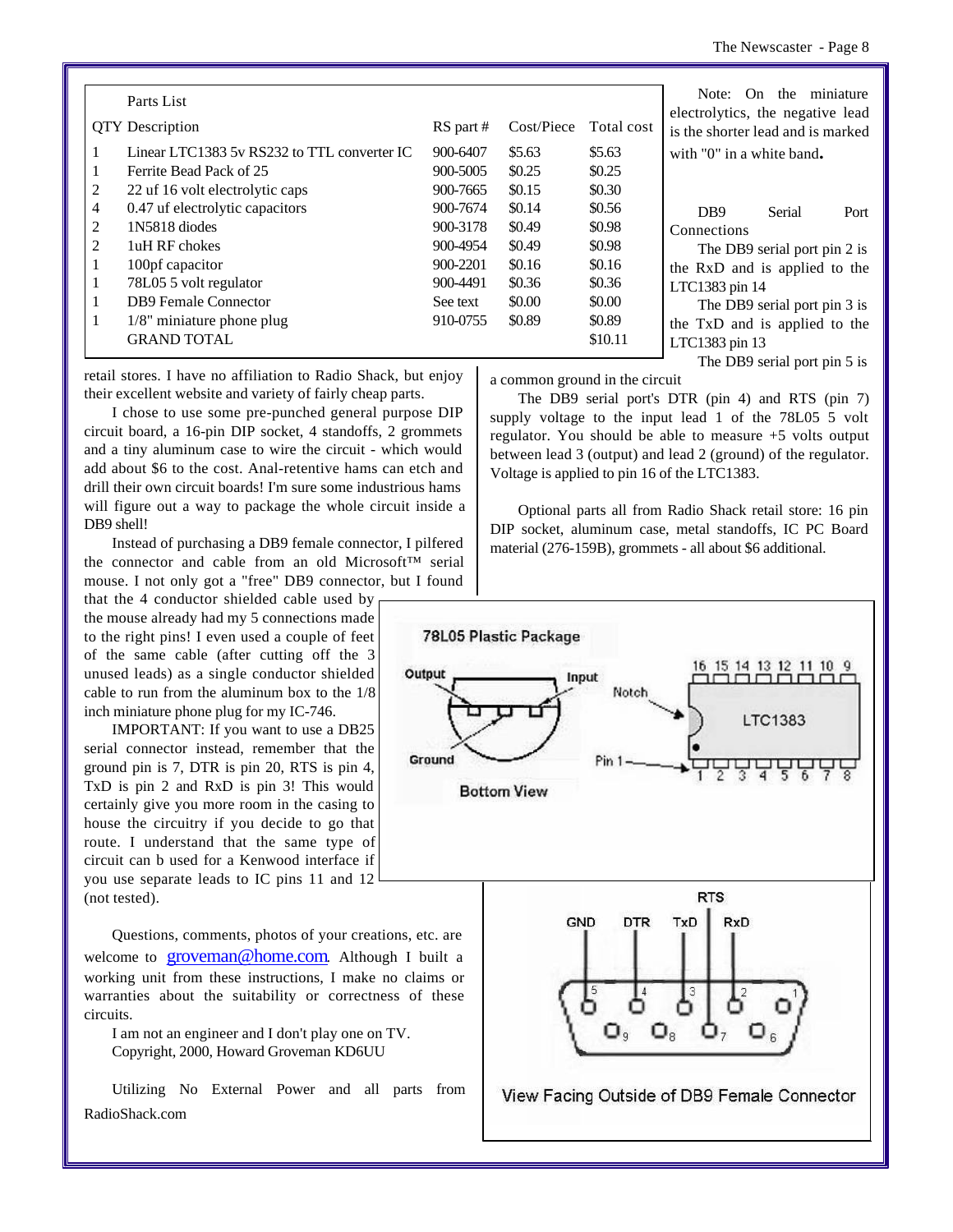

outer pads for other uses (see arrows). The author connected 3 of these pads as grounds for the various components. The 4th pad was used as the connecting point for the input of the 78L05.